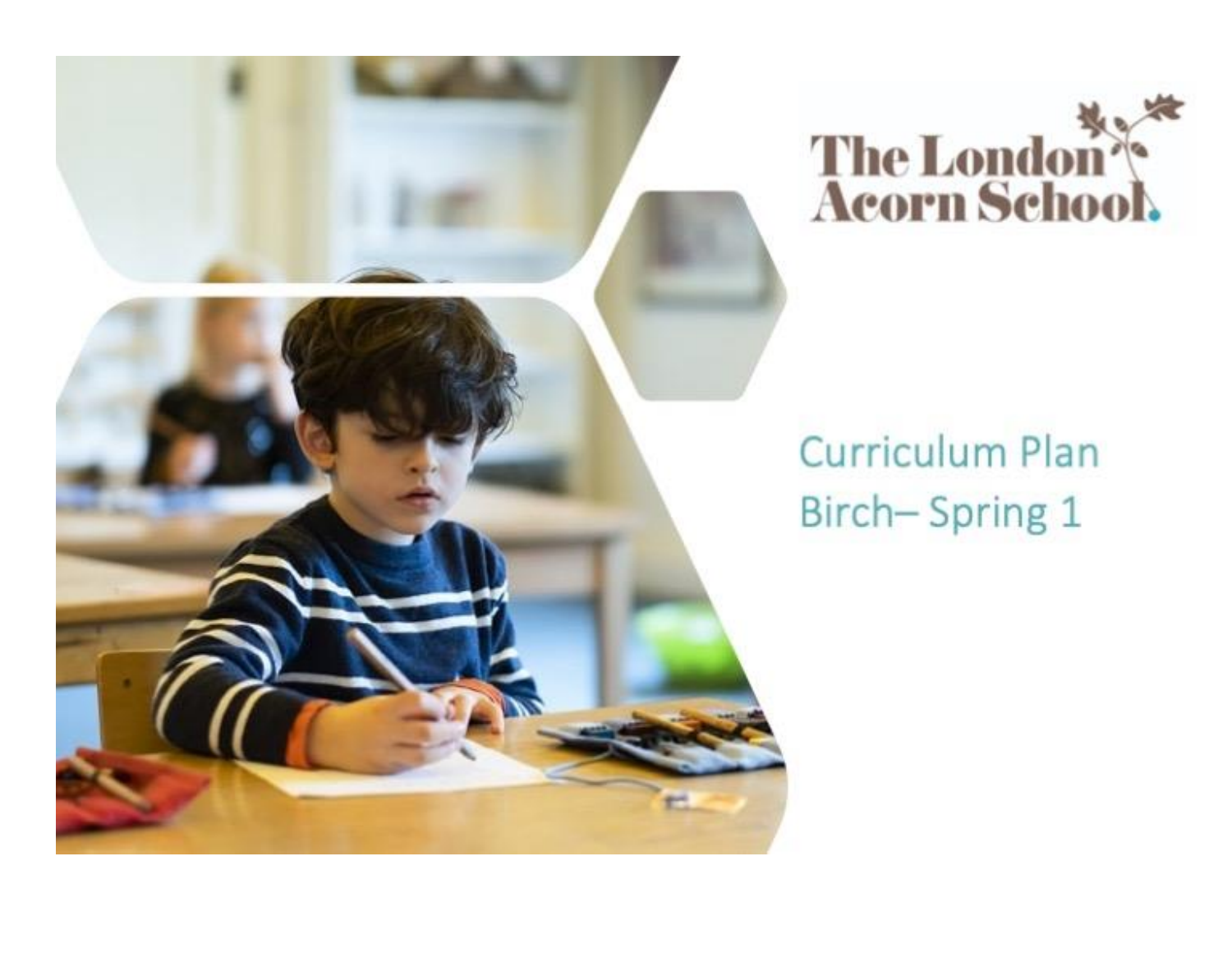

Class/ Year class 2 year 3 Term Spring First half term

## Unit title : SCOTLAND

Literacy Genres Myths – Loch Ness: Grendel [Babcock], *David Lucas* (2 weeks) Folk Tales (3 weeks) Illustrated Treasury of Scottish folk tales & fairy tales

### Reading Enhancements

The Treasure of the Loch Ness Monster, Lari Don

| Literacy | Grammar                                                                                                                                                                                                                                                                                                                                                                                                                                                                               | <b>Maths</b> | Number and place value                                                                                                                                                                                                                                                                                                                                                                                                                                                                                                                                                                                                                                                                                                                                                                                                                                                                                                   |
|----------|---------------------------------------------------------------------------------------------------------------------------------------------------------------------------------------------------------------------------------------------------------------------------------------------------------------------------------------------------------------------------------------------------------------------------------------------------------------------------------------|--------------|--------------------------------------------------------------------------------------------------------------------------------------------------------------------------------------------------------------------------------------------------------------------------------------------------------------------------------------------------------------------------------------------------------------------------------------------------------------------------------------------------------------------------------------------------------------------------------------------------------------------------------------------------------------------------------------------------------------------------------------------------------------------------------------------------------------------------------------------------------------------------------------------------------------------------|
|          | To use capitalisation for other purposes e.g., for<br>personal titles (Mr, Miss), headings, book titles,<br>emphasis.<br>Writing to entertain:<br>Stories (Including re-telling, personal experiences real &<br>fictional)<br>Descriptions<br>Poetry<br>In character role (letter to recount / dairy entry)<br>Writing to inform:<br>Recount - First-hand experience<br>Instructions - First-hand experience<br>NCR - Information booklet<br>Explanation - Observed process<br>Letter |              | Rehearse place value in 3-digit numbers, order them on a number<br>line and find a number in between<br>compare number sentences<br>$\overline{\phantom{a}}$<br>Multiply and divide by 10 (whole number answers)<br>$\overline{\phantom{a}}$<br>Place 3-digit numbers on empty 100 number lines<br>begin to place 3-digit numbers on 0-1000 landmarked and empty<br>$\overline{\phantom{a}}$<br>number lines<br>round 3-digit numbers to the nearest ten and to the nearest<br>hundred<br>Understand place-value in 3-digit numbers<br>$\overline{\phantom{m}}$<br>separate 3-digit numbers into hundreds, tens, and<br>ones<br>begin to move tens and hundreds moving towards<br>$\overline{\phantom{m}}$<br>formal written addition<br>focuses on using number lines to facilitate an<br>understanding of place value in 3-digit numbers<br>Order 3-digit numbers and find numbers between<br>$\overline{\phantom{m}}$ |
|          | Progression in Reading Comprehension<br>Vocabulary /Inference/ predict/ explain/ retrieve/<br>summarise                                                                                                                                                                                                                                                                                                                                                                               |              | Addition and subtraction<br>solve additions and subtractions using place value                                                                                                                                                                                                                                                                                                                                                                                                                                                                                                                                                                                                                                                                                                                                                                                                                                           |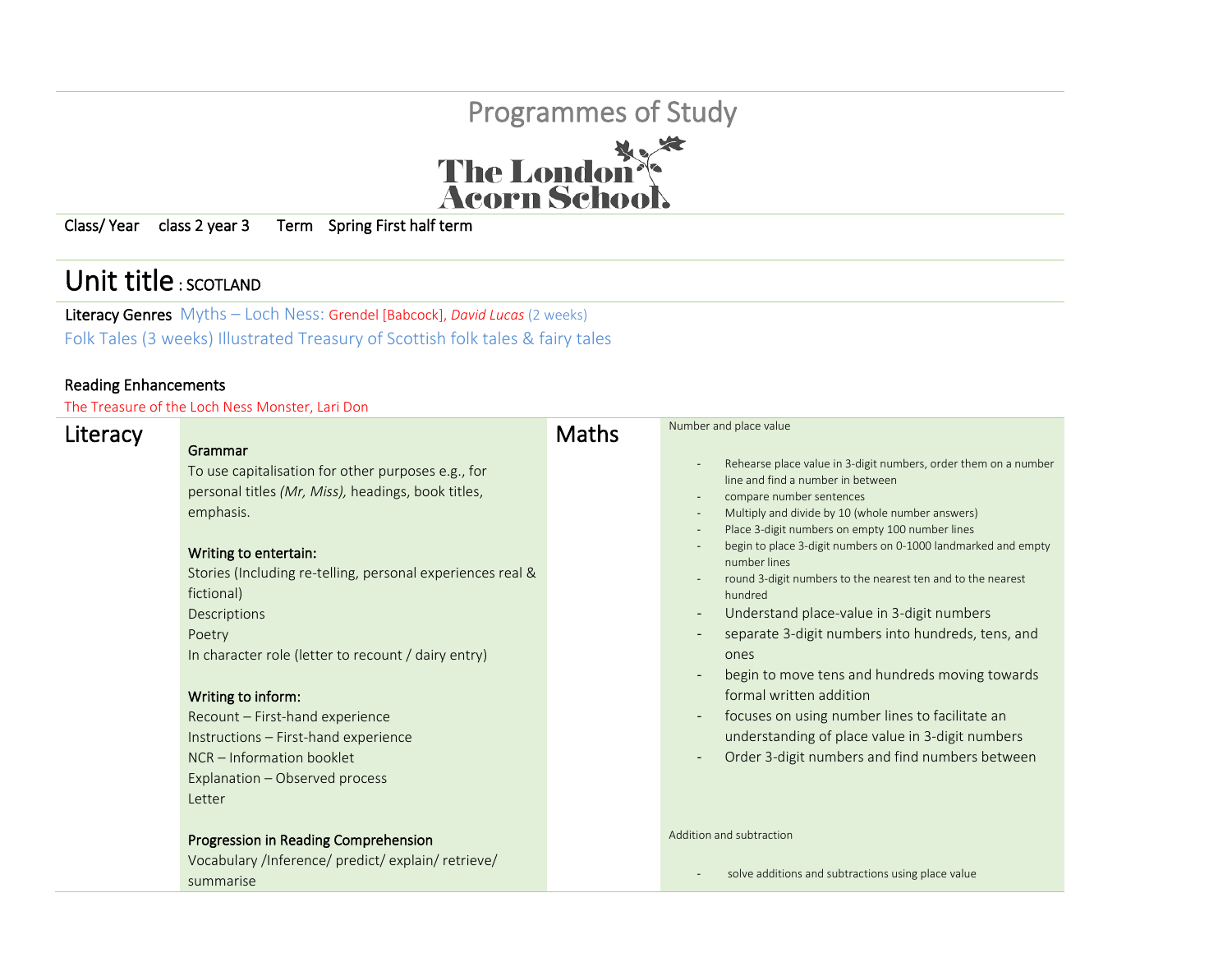- using partitioning in addition
- Add pairs of 2-digit numbers using partitioning (crossing 10s, 100 or both) and then extend to add two 3-digit numbers (not crossing 1000)
- use counting up as a strategy to perform mental subtraction
- add two 3-digit numbers using vertical written addition (expanded)
- add 2-and 3-digit numbers using vertical written addition (expanded)
- Add two 2-digit numbers mentally
- add 2-digit to 3-digit numbers mentally using place value and rounding add two 3-digit numbers using expanded written method (answers under 1000)
- add two 3-digit numbers using expanded column addition
- investigate patterns in numbers when adding them
- choose to solve addition using a mental method or expanded column addition (written method)
- solve subtractions of 3-digit -3-digit numbers using counting up (Frog)
- use counting up and counting back as strategies to perform mental subtractions
- choose to solve a given subtraction by counting up or countingback

Problem solving, reasoning and algebra

#### Multiplication and Division

- count in steps of 10, 50 and 100.12
- 2, 3, 4, 5, 8 and 10 times
- recognise and sort multiples of 2, 3, 4, 5, and 10
- double the 4 times-table to find the 8 times-table
- derive division facts for the 8 times-table
- multiply and divide by 4 by doubling or halving twice
- developing multiplication strategies using doubling and halving and the grid method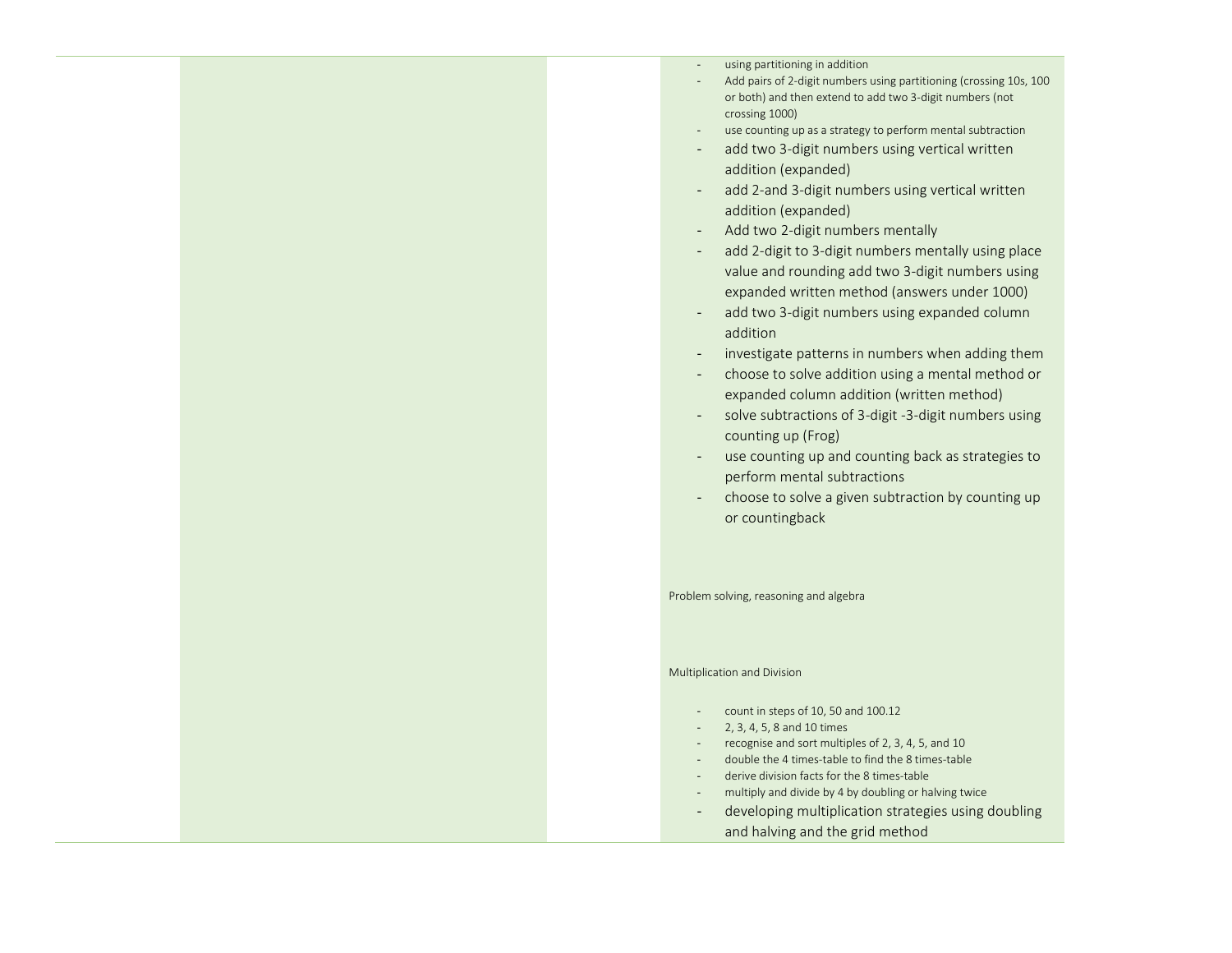|     |                                                                                                                                                                                                                                                                                                                                                                                                                                                                                       |                | division is related to multiplication and this<br>relationship is used to solve missing number<br>problems<br>Double and halve numbers up to 100 by partitioning<br>$\overline{\phantom{a}}$<br>solve word problems involving doubling and halving<br>multiply numbers between 10 and 25 by 1-digit<br>numbers using the grid method<br>divide multiples of 10 by 1-digit numbers using<br>known tables facts<br>see the relation between multiplication and division                                                                                                                                                                                                                           |
|-----|---------------------------------------------------------------------------------------------------------------------------------------------------------------------------------------------------------------------------------------------------------------------------------------------------------------------------------------------------------------------------------------------------------------------------------------------------------------------------------------|----------------|-------------------------------------------------------------------------------------------------------------------------------------------------------------------------------------------------------------------------------------------------------------------------------------------------------------------------------------------------------------------------------------------------------------------------------------------------------------------------------------------------------------------------------------------------------------------------------------------------------------------------------------------------------------------------------------------------|
| Art | <b>TEXTILES- FABRIC PAINTING</b><br>Explore the origin and meaning of design<br>$\bullet$<br>patterns in tartan<br>Use pencil crayons to create a range of<br>$\bullet$<br>patterns<br>• Select a design pattern and create a<br>template on paper using paint<br>Use different thicknesses of masking tape<br>$\bullet$<br>to create lines, clean edges and maintain<br>white areas of the design<br>Use their pattern design and transfer the<br>$\bullet$<br>process onto material | Humaniti<br>es | <b>GEOGRAPHY</b><br><b>SCOTLAND</b><br>Name and locate UK Countries and their cities,<br>the geographical regions and their identifying<br>human and physical characteristic, topographical<br>features including hills, mountains, coasts and<br>rivers. Use patterns and understand how some of<br>these have changed over time.<br>Know the geographical features of Scotland and<br>compare with another European<br>Country - France and South America<br>(google maps)<br>• Understand the physical geography of Scotland<br>including rivers and mountains (Ben Nevis)<br>Use maps atlases, globes and digital/computer<br>mapping to locate countries and describe features<br>studied. |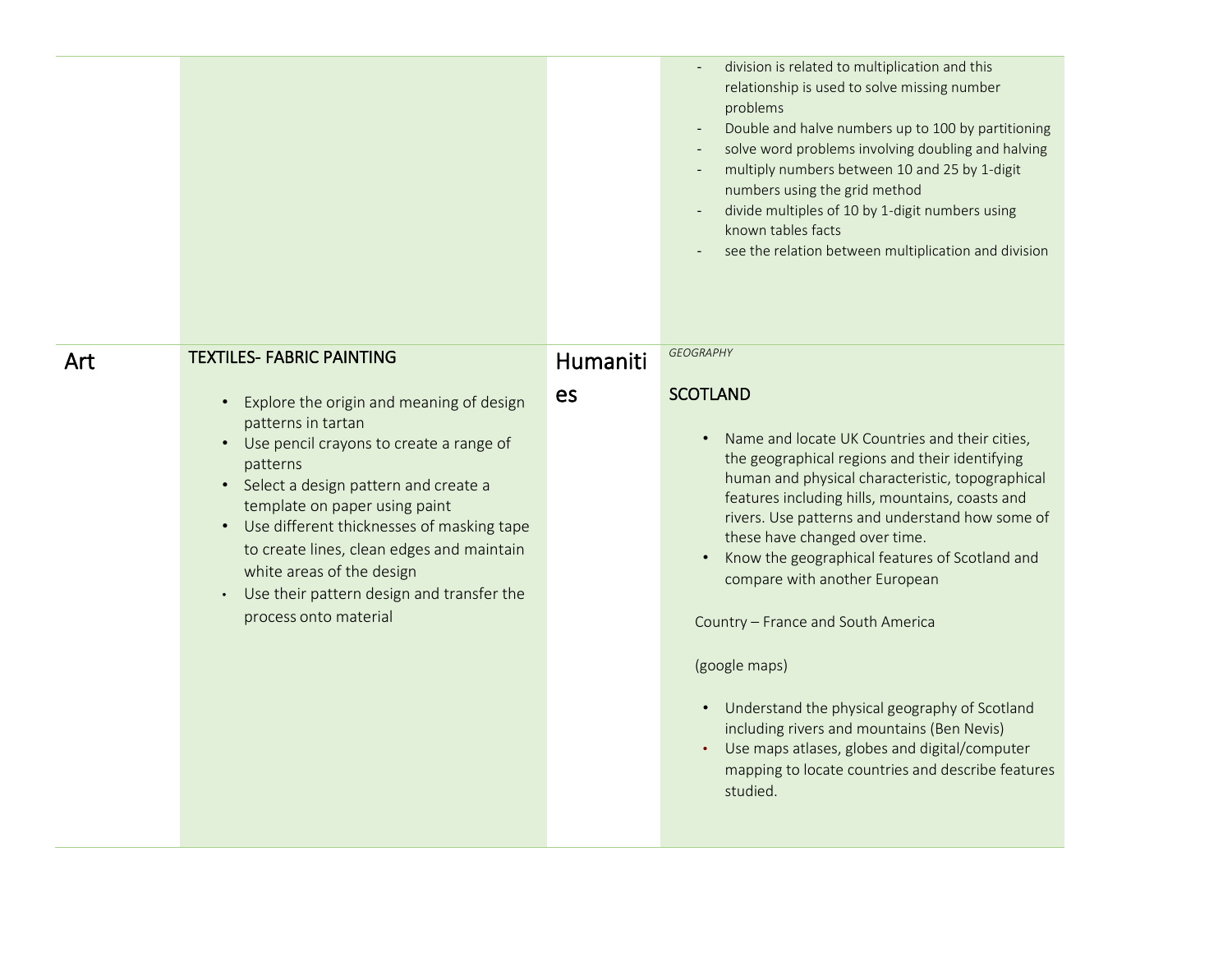| Relationsh             | <b>PERSONAL HYGIENE</b><br>• Know about personal hygiene and germs                                                                                                                                                                                                                                                                                                                                                                                                                                                                                                                                                                                    | Forest    | The Name of the Tree (Bantu) I D cleavers as a spring tonic. Make wreath-<br>based rafts. Physical challenges : explore crossing river, climbing, balancing. |
|------------------------|-------------------------------------------------------------------------------------------------------------------------------------------------------------------------------------------------------------------------------------------------------------------------------------------------------------------------------------------------------------------------------------------------------------------------------------------------------------------------------------------------------------------------------------------------------------------------------------------------------------------------------------------------------|-----------|--------------------------------------------------------------------------------------------------------------------------------------------------------------|
| ips and                | including bacteria and viruses and how                                                                                                                                                                                                                                                                                                                                                                                                                                                                                                                                                                                                                | School    | ID leeches, water mites. Learn the stop-cut, for notches/tent<br>pegs/decoration.                                                                            |
| Health                 | they are spread and treated<br>. Know that there are drugs that help us<br>• Know the facts about science relating to<br>allergies, immunisation and vaccination<br>. Know that we sometimes need help when<br>we are unwell<br>. Know how to raise the alarm and what<br>information should be known and shared                                                                                                                                                                                                                                                                                                                                      |           |                                                                                                                                                              |
| Design                 | <b>MECHANISMS-LEVERS</b><br>Know that a linkage is a mechanism that<br>$\bullet$                                                                                                                                                                                                                                                                                                                                                                                                                                                                                                                                                                      | Science   | <b>PHYSICS - LIGHT</b>                                                                                                                                       |
| and                    | uses bars (connecting rods) and pivot                                                                                                                                                                                                                                                                                                                                                                                                                                                                                                                                                                                                                 |           |                                                                                                                                                              |
| technolog              | points to create movement<br>Explore how linkages are used in daily life<br>$\bullet$                                                                                                                                                                                                                                                                                                                                                                                                                                                                                                                                                                 |           | Know how seasonal change affects light.                                                                                                                      |
| y/                     | Distinguish between fixed and loose pivots                                                                                                                                                                                                                                                                                                                                                                                                                                                                                                                                                                                                            |           | Know how light is reflected from surfaces.<br>Explain how shadows are formed.                                                                                |
| Woodwor<br>$\mathsf k$ | Use prototypes to explore the movement<br>$\bullet$<br>of basic linkages using pivot points and<br>bars<br>Know that there is a user and a purpose<br>$\bullet$<br>for a mechanism and explore how a range<br>of puppets move with linkages systems<br>Create a design idea based on the<br>$\bullet$<br>effectiveness of prototypes using a trial<br>and error approach<br>Know how to measure, mark out, hold, cut<br>$\bullet$<br>and join components correctly<br>Evaluate the effectiveness of the product<br>$\bullet$<br>in relation to the design criteria and<br>purpose and say how it could be improved<br>using diagrams and annotations. |           | Know that the size of shadows change depending on the<br>position and strength of the light source.                                                          |
| Religious              | <b>ISLAM</b>                                                                                                                                                                                                                                                                                                                                                                                                                                                                                                                                                                                                                                          | <b>PE</b> | <b>ATHLETICS</b><br>Can apply variety of speeds for different running                                                                                        |
| <b>Studies</b>         |                                                                                                                                                                                                                                                                                                                                                                                                                                                                                                                                                                                                                                                       |           | lengths. Can perform jumps with standing and running                                                                                                         |